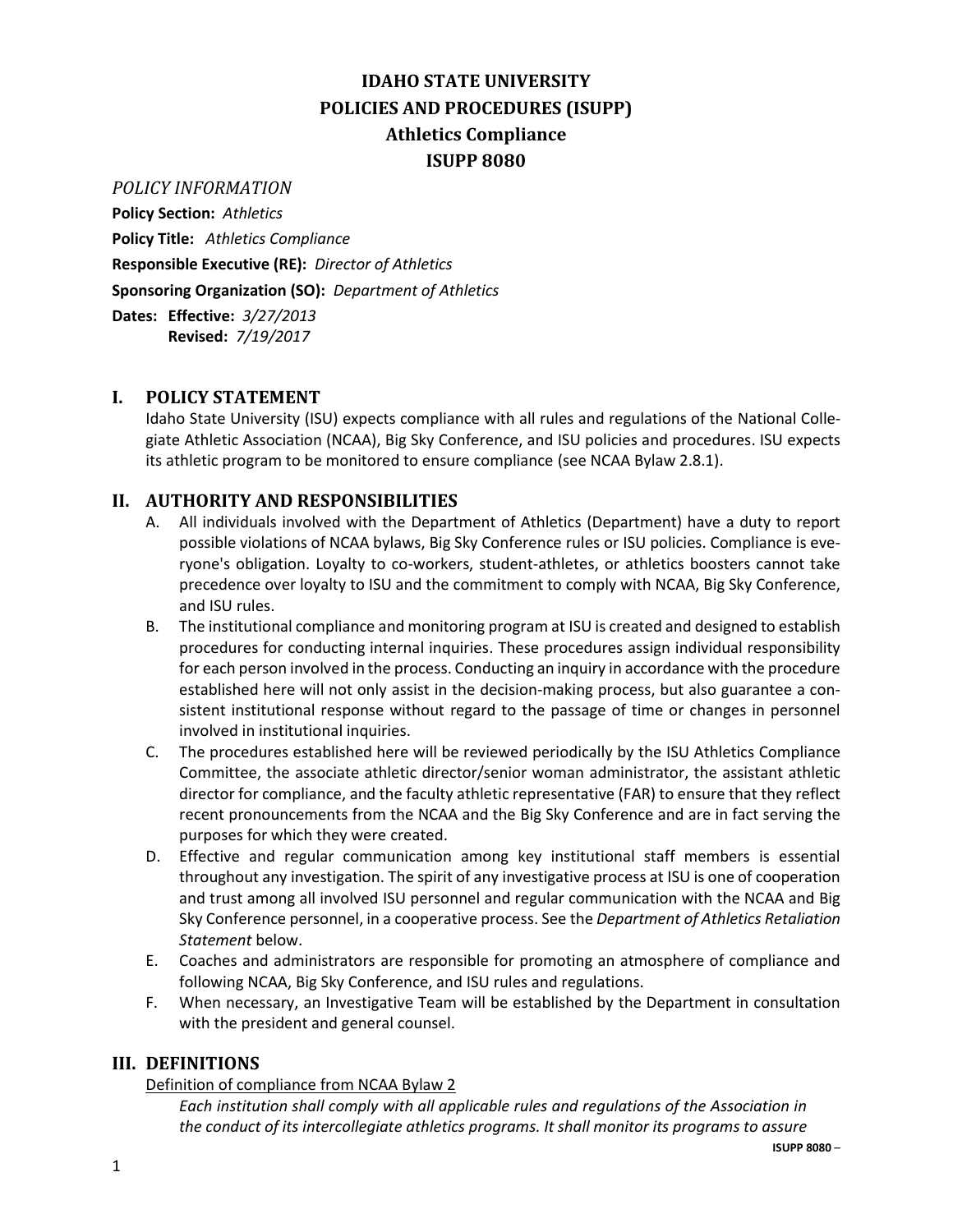*compliance and to identify and report to the Association instances in which compliance has not been achieved. In any such instance, the institution shall cooperate fully with the Association and shall take appropriate corrective actions. Members of an institution's staff, student-athletes, and other individuals and groups representing the institution's athletics interests shall comply with the applicable Association rules, and the member institution shall be responsible for such compliance.*

## **IV. PROCEDURES TO IMPLEMENT**

- A. General
	- 1. All Department personnel are required to report any possible violation without fear of retaliation. See [ISU Policies and Procedures 3100](https://www.isu.edu/media/libraries/isu-policies-and-procedures/governancex2flegal/Non-Discrimination-and-Anti-Harassment-policy-ISUPP-3100.pdf) for the definition of retaliation and also the *Department of Athletics Retaliation Statement* as follows:

*A violation report is meaningless unless the right to bring violations before the Investigative Team is securely protected. All reasonable steps will be taken by the Investigative Team and by ISU administration to ensure that no person intimidates, threatens, coerces, or discriminates against any individual for the purpose of in any way interfering with, preventing, or retaliating for the reporting of a violation, furnishing information, assisting, or participating in any manner in an investigation, compliance review, hearing, or any other activity related to the work of the Investigative Team.*

- 2. All head coaches are issued an *NCAA Division I Manual*. Coaches are responsible for the information contained therein as well as the *Big Sky Conference Code*.
- 3. Coaches should inquire rules interpretations in writing to the associate athletic director or the assistant athletic director for compliance.
- 4. Each head coach is responsible for compliance within his or her program.
- 5. All violations must be reported immediately to the director of athletics (AD), assistant athletic director for compliance, FAR, associate athletic director and/or the assistant compliance officer.
- 6. The Compliance Office provides regular rules education and legislative updates to coaches, student-athletes, staff, and boosters. The assistant athletic director for compliance under the direction of the associate athletic director conducts these meetings.
- B. Violation Self-Report When a violation occurs, the following process should be followed:
	- 1. The Compliance Office or AD will report the violation to the president, general counsel, FAR, and associate athletic director.
	- 2. The Compliance Office will investigate the facts or findings (see the Violation Investigation section below).
	- 3. The Compliance Office will confirm the violation and submit documentation to the FAR.
	- 4. The assistant athletic director for compliance and the FAR complete all necessary forms.
	- 5. The assistant athletic director for compliance or FAR will send forms to appropriate authorities (NCAA and Big Sky Conference).
	- 6. Violations are reported to the president, general counsel, AD, Athletics Advisory Board, head coach, ISU Athletics Compliance Committee, FAR, and assistant athletic director for compliance.
	- 7. The Compliance Office will review and monitor the final NCAA/Big Sky Conference response.
- C. Violation Investigation
	- 1. Objectives
		- a. Procedures for reporting violations and corrective actions to the necessary personnel, to ensure institutional control.
		- b. Establish an Investigative Team for when major violations of compliance are reported.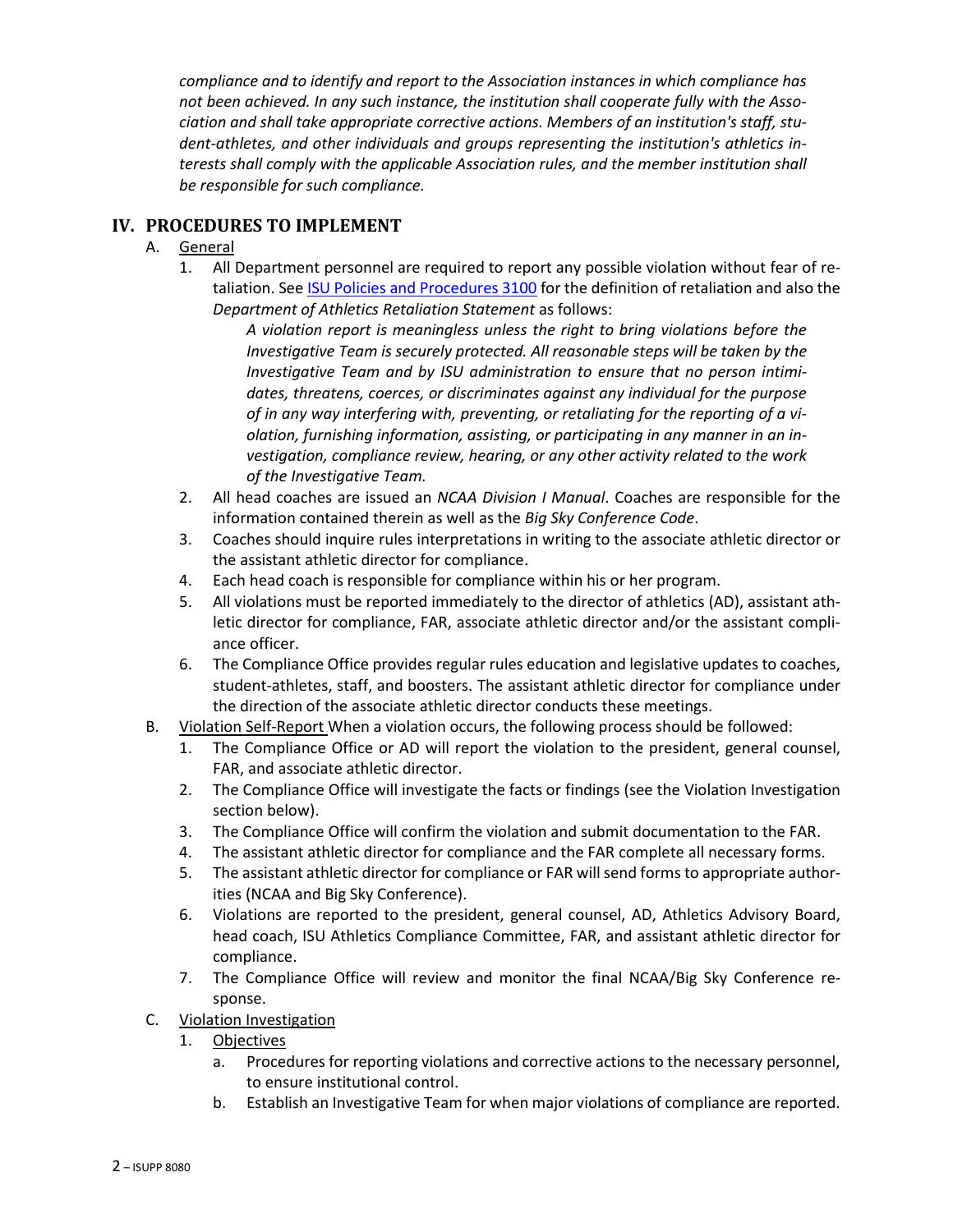- c. Specific, clearly define responsibilities for each involved administrator (e.g., AD, associate athletic director, assistant athletic director for compliance, FAR, and general counsel).
- d. A means for an impartial and thorough investigation, with timely submission of findings to appropriate ISU authorities, which shall include the president and the AD.
- 2. Procedures
	- a. Any alleged or self-discovered violations of NCAA or Big Sky Conference rules or ISU policy implementing such rules are to be reported to the assistant athletic director for compliance, associate athletic director, FAR, or general counsel. Report of such possible violations to a superior may also be made, but all individuals must report any such allegations, suspicions or incidents to the assistant athletic director for compliance, associate athletic director, FAR, or general counsel.
	- b. When the incident is initially reported the individual receiving the report will immediately share information with the rest of the Investigative Team.
	- c. Based on the seriousness of the allegation or incident, the assistant athletic director for compliance, associate athletic director, and FAR will make an initial determination of whether the NCAA and Big Sky Conference should be immediately notified and whether additional ISU staff members should be included in the deliberations.
	- d. In deciding whether to report an allegation to the NCAA, the Big Sky Conference and others, the seriousness of a reported incident initially depends on the nature of the violation. If the alleged violation would constitute a major or secondary violation of NCAA, Big Sky Conference or ISU policies or rules, the NCAA and the Big Sky Conference will be notified of the allegations or incidents.
	- e. Unless otherwise directed by the president, initial investigative work will be conducted by the assistant athletic director for compliance and findings will be reported to the associate athletic director, FAR and appropriate ISU personnel.
	- f. Final determination as to whether a violation is secondary or major in nature shall be made by the NCAA enforcement staff according to the guidelines in NCAA Bylaw 32.2.2. ISU personnel are encouraged to review Article 32 of the *NCAA Operating Bylaws*, which details *Enforcement Policies and Procedures*.
	- g. If the investigation reveals no violation of NCAA or Big Sky Conference regulations, the findings are documented and shared with the AD.
	- h. If a violation could be classified as a major violation, the president, AD, FAR, general counsel, NCAA, and Big Sky Conference shall be immediately informed.
		- i. The general counsel will consult with the president, assistant athletic director for compliance, associate athletic director, and FAR to determine whether outside counsel or other individuals should be employed to assist in the investigation.
		- ii. The general counsel will assist in the investigation and reporting process.
		- iii. Specific responsibility for investigation/action by each administrator will be defined and well documented.
	- i. If the enforcement staff of the NCAA believes the reported violations are major in nature, the infractions case will be processed either through the summary-disposition process or through use of an official inquiry. The information in a self-report can be utilized either in the summary-disposition process or in the official-inquiry process. *Figure 32.1* in the NCAA manual provides a graphic of the processing of a typical NCAA infractions case.
	- j. If the investigation reveals that a secondary violation has occurred, the assistant athletic director for compliance, associate athletic director, FAR, and general counsel will decide on the imposition of appropriate penalties and shall make appropriate reports to the NCAA and the Big Sky Conference.